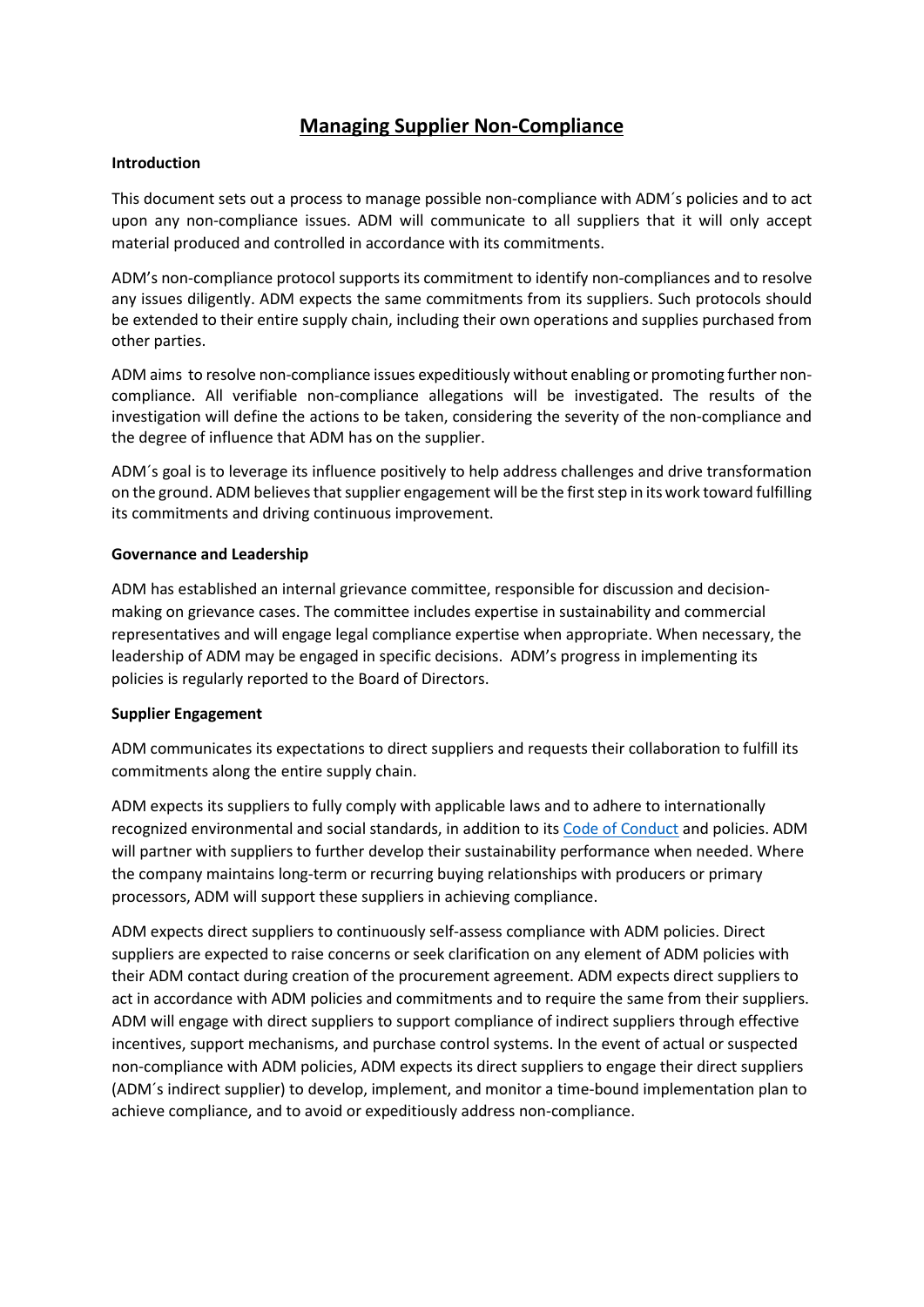ADM acknowledges that many social and environmental issues are systemic, meaning that significant resources and strong leverage are needed to address them. ADM believes that collaborative initiatives will provide a path to accelerate effective implementation of its commitments and supports transformation projects in priority sourcing landscapes.

## **Training and Communications:**

ADM will communicate it[s Policies,](https://www.adm.com/sustainability/sustainability-progress-tracker/policies) [Expectations](https://www.adm.com/our-company/procurement/supplier-expectations) and [Code of Conduct](https://www.adm.com/our-company/the-adm-way/code-of-conduct) with suppliers through contract clauses, site visits, information campaigns, trainings, collaboration platforms, projects, and/or other mechanisms. ADM believes that frequent communication and continuous improvement are an important part of working with suppliers to improve supply chain compliance.

### **Case management and Investigations**

Questions or concerns about a supplier's compliance with ADM´s policy can arise through various channels:

- A supplier may self-report a possible non-compliance issue OR;
- An ADM colleague may identify issues through observing the supplier's behaviour OR;
- A third-party, such as a complainant, whistle-blower, media, competitor or a subcontractor from the suppliers' supply chain may identify and report potential issues OR;
- The monitoring process to verify supplier performance may identify non-compliance.

ADM will follow its grievance mechanism to promptly investigate any allegations or potential noncompliance issues received, according to its [grievance and resolution](https://www.adm.com/sustainability/sustainability-progress-tracker/issues-and-resolutions) protocol.

# **Criteria to Define the Severity of the Non-Compliance**

ADM recognizes that not all impacts are equal - some may be more serious or specific in terms of their consequences. To be able to guide the decision, ADM utilizes the following criteria to evaluate the severity of the adverse impact.

|                 | Definition                                                                                | Major                                                                                                                                                                       | Minor                                                                                                                                                                                          |
|-----------------|-------------------------------------------------------------------------------------------|-----------------------------------------------------------------------------------------------------------------------------------------------------------------------------|------------------------------------------------------------------------------------------------------------------------------------------------------------------------------------------------|
| Scale           | Scale refers to the gravity of<br>the adverse impact. How<br>serious could the impact be? | The issue causes a<br>significant failure to<br>achieve the objectives<br>of the policies. Example:<br>Child labor found in a<br>farm or a mill, illegal<br>land clearance. | This issue may<br>include a single<br>event or a low-risk<br>situation. Example:<br>delay to provide<br>traceability<br>information.                                                           |
| Scope           | Scope concerns the reach of<br>the impact. How widespread<br>could the impact be?         | The issue can affect a<br>large number of persons<br>or an extended area.<br>Example: A whole<br>community is affected<br>by land grabbing and<br>needs to be relocated.    | The issue can affect<br>a reduced area or a<br>few persons.<br>Example: Three or<br>four individuals<br>working in a farm<br>are not receiving<br>equal access to<br>training and<br>benefits. |
| Irremediability | Irremediability refers to any<br>limits on the ability to restore                         | The issue will have a<br>high degree of difficulty                                                                                                                          | The issue can be<br>solved through a                                                                                                                                                           |